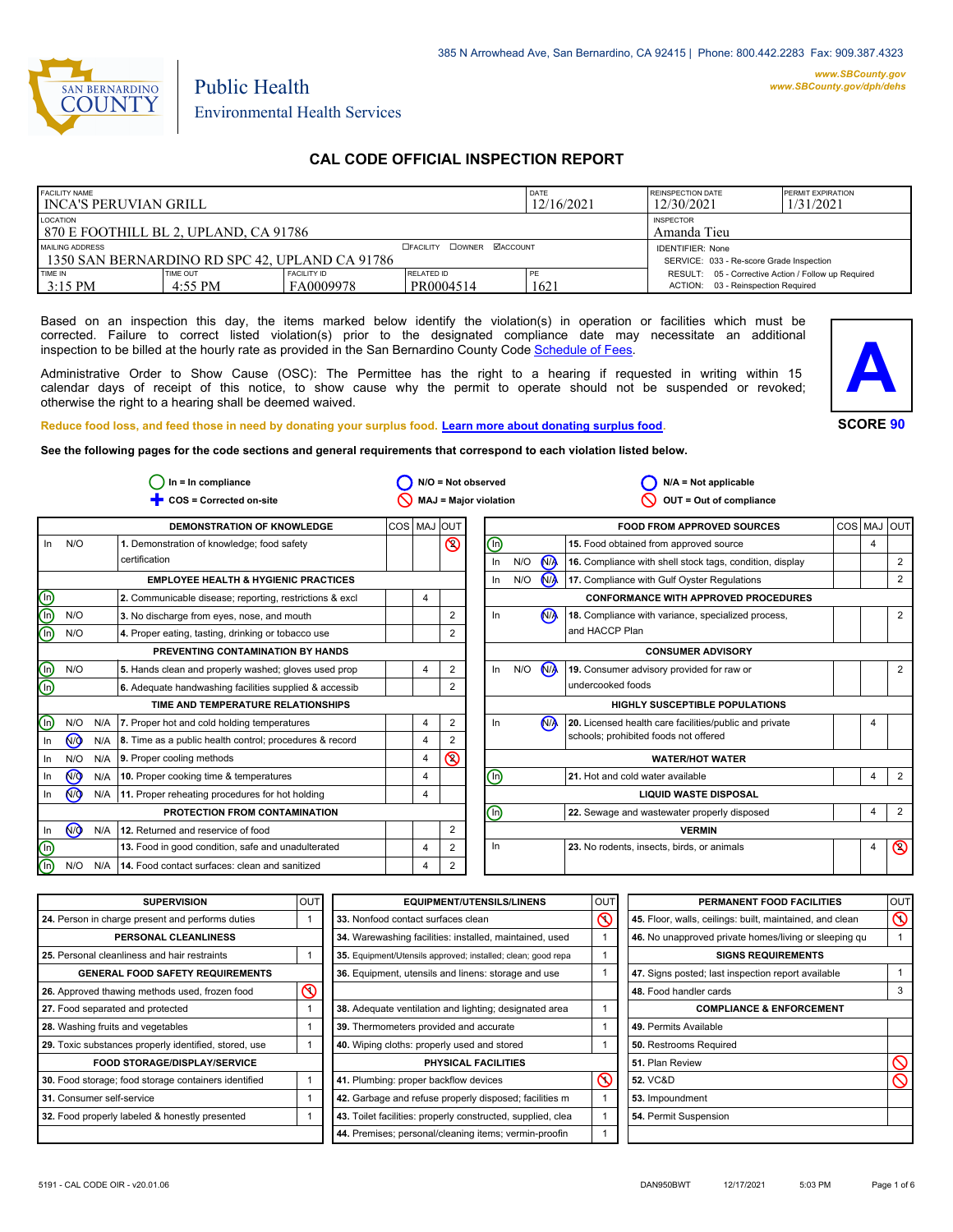

## **CAL CODE OFFICIAL INSPECTION REPORT**

| <b>FACILITY NAME</b><br><b>INCA'S PERUVIAN GRILL</b> |                                                                                                             | DATE<br>12/16/2021                                                                                                                                                                                                                                                                                                                                                                                                                                                                                                                                                                                                                                                                                                                                                                                                                                                                                                                                                                                                                                                                                                                                                                                                                                                                                                                                                                                                                                                                       |                                 |
|------------------------------------------------------|-------------------------------------------------------------------------------------------------------------|------------------------------------------------------------------------------------------------------------------------------------------------------------------------------------------------------------------------------------------------------------------------------------------------------------------------------------------------------------------------------------------------------------------------------------------------------------------------------------------------------------------------------------------------------------------------------------------------------------------------------------------------------------------------------------------------------------------------------------------------------------------------------------------------------------------------------------------------------------------------------------------------------------------------------------------------------------------------------------------------------------------------------------------------------------------------------------------------------------------------------------------------------------------------------------------------------------------------------------------------------------------------------------------------------------------------------------------------------------------------------------------------------------------------------------------------------------------------------------------|---------------------------------|
| LOCATION                                             | 870 E FOOTHILL BL 2, UPLAND, CA 91786                                                                       |                                                                                                                                                                                                                                                                                                                                                                                                                                                                                                                                                                                                                                                                                                                                                                                                                                                                                                                                                                                                                                                                                                                                                                                                                                                                                                                                                                                                                                                                                          | <b>INSPECTOR</b><br>Amanda Tieu |
|                                                      |                                                                                                             | 1. DEMONSTRATION OF KNOWLEDGE; FOOD SAFETY CERTIFICATION                                                                                                                                                                                                                                                                                                                                                                                                                                                                                                                                                                                                                                                                                                                                                                                                                                                                                                                                                                                                                                                                                                                                                                                                                                                                                                                                                                                                                                 |                                 |
| <b>POINTS</b>                                        | Compliance date not specified<br><b>Not In Compliance</b><br>Violation Reference - HSC -<br>113947-113947.1 | Inspector Comments: 1) Observed Certified Food Manager's Certificate missing. Obtain at least one<br>manager certificate from one of the accredited organizations below which has been certified by the American<br>National Standards Institute (ANSI):<br>1. 360training.com.Inc.- Learn2Serve® Food Protection Manager Certification Program<br>2. AboveTraining/StateFoodSafety.com.<br>3. National Registry of Food Safety Professionals- Food Protection Manager Certification Program<br>4. National Restaurant Association-ServSafe® Food Protection Manager Certification Program<br>5. Prometric Inc.- Food Protection Manager Certification Program<br>Provide the manager's certification at this facility within 60 days. Failure to comply will result in a billable<br>re-inspection of \$245.00 per hour.<br>Note: Original certificate must be available at this facility in order to be valid.<br>2) Upon questioning, employee was unable to demonstrate adequate knowledge of the following items:<br>-Minimum contact time for quaternary ammonium sanitizer within the 3 compartment sink<br>-Minimum cooking temperature for poultry<br>Ensure all employees are educated on proper food handling practices and warewashing procedures.<br>Corrected on site: Employee was educated of the following items:<br>-Minimum contact time for quaternary ammonium sanitizer within the 3 compartment sink: 1 minute<br>-Minimum cooking temperature for poultry: 165 F |                                 |

**Violation Description:** All food employees shall have adequate knowledge of and be trained in food safety as it relates to their assigned duties. (113947) Food facilities that prepare, handle or serve non-prepackaged potentially hazardous food, shall have an employee who has passed an approved food safety certification examination. (113947-113947.1)

**More Information: <http://www.sbcounty.gov/uploads/dph/dehs/Depts/EnvironmentalHealth/FormsPublications/FoodSafetyPracticesOverview.pdf>**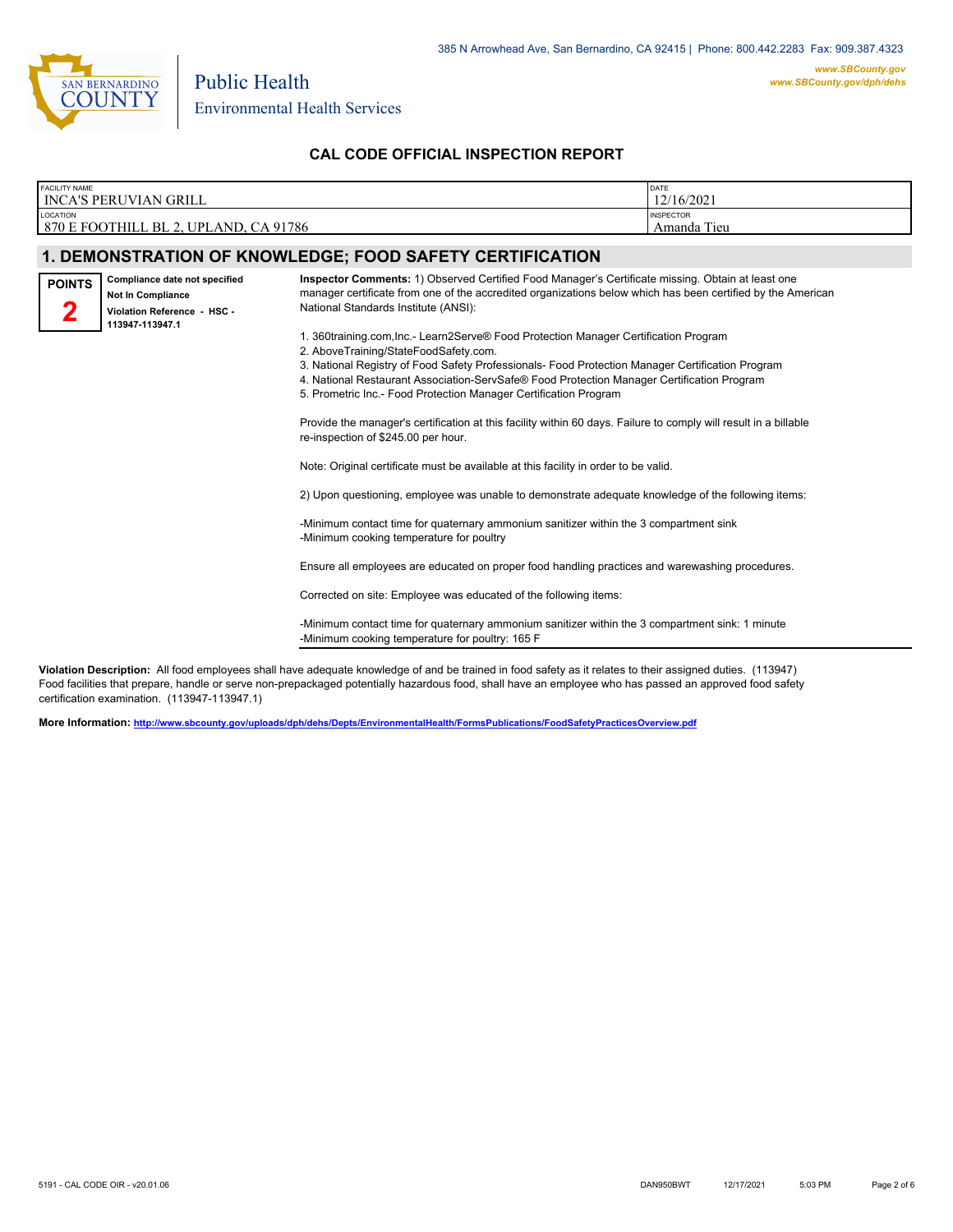

## **CAL CODE OFFICIAL INSPECTION REPORT**

| <b>FACILITY NAME</b>         | DATE             |
|------------------------------|------------------|
| <b>INCA'S PERUVIAN GRILL</b> | 12/16/2021       |
| LOCATION                     | <b>INSPECTOR</b> |
| 870 E FOOTHILL BL 2.         | Tieu             |
| , UPLAND, CA 91786           | Amanda           |

## **9. PROPER COOLING METHODS**

Public Health

| <b>POINTS</b> | Compliance date not specified<br><b>Not In Compliance</b><br>Violation Reference - HSC -<br>114000 | <b>Inspector Comments:</b> Observed cooked pasta noodles stored in a plastic container measured between 44 F<br>to 45 F within the walk-in cooler. Observed the pasta noodles to be tightly enclosed with plastic wrap. Upon<br>further inspection, observed water condensation accumulating on the plastic wrap at this time. Per employee,<br>the container of cooked pasta noodles are submerged with an ice bath within 2 hours. According to the<br>employee, the cooked pasta was prepared approximately at 7AM, more than 6 hours since the time of<br>measurement. |
|---------------|----------------------------------------------------------------------------------------------------|----------------------------------------------------------------------------------------------------------------------------------------------------------------------------------------------------------------------------------------------------------------------------------------------------------------------------------------------------------------------------------------------------------------------------------------------------------------------------------------------------------------------------------------------------------------------------|
|               |                                                                                                    | Ensure potentially hazardous foods are cooled rapidly from 135F to 70F within two (2) hours and then cooled<br>from 70F to 41F or below within the next four (4) hours for a total of six hours using approved cooling<br>methods.                                                                                                                                                                                                                                                                                                                                         |
|               |                                                                                                    | Approved cooling methods include;                                                                                                                                                                                                                                                                                                                                                                                                                                                                                                                                          |
|               |                                                                                                    | 1. Placing the food in shallow, heat-conductive pans.<br>2. Separating the food into smaller or thinner portions.<br>3. Using rapid cooling equipment such as chill blasters.<br>4. Adding ice as an ingredient.<br>5. Using ice paddles.<br>6. Placing containers in an ice bath, stirring food frequently.                                                                                                                                                                                                                                                               |

7. In accordance to an approved HACCP Plan.

Corrected on site: The cook voluntarily discarded cooked pasta.

**Violation Description:** All potentially hazardous food shall be RAPIDLY cooled from 135F to 70F, within 2 hours, and then from 70F to 41 F, within 4 hours. Cooling shall be by one or more of the following methods: in shallow containers; separating food into smaller portions; adding ice as an ingredient; using an ice bath; stirring frequently; using rapid cooling equipment; or, using containers that facilitate heat transfer. PHF is to be cooled within 4 hours to 41F if prepared from ingredients at ambient temperature. Deliveries of PHF is to be cooled to below 41F within 4 hours if received between 41F to 45F.

**More Information: <https://youtu.be/hiOExyNgDIQ>**

## **23. NO RODENTS, INSECTS, BIRDS, OR ANIMALS**

| <b>POINTS</b> | Compliance date not specified<br><b>Not In Compliance</b>                                                                                               | Inspector Comments: Observed approximately (5) to (6) dead nymph cockroach stored within the wooden<br>cabinets of the front beverage station and handwash sink adjacent to the cash register. |  |  |
|---------------|---------------------------------------------------------------------------------------------------------------------------------------------------------|------------------------------------------------------------------------------------------------------------------------------------------------------------------------------------------------|--|--|
|               | Violation Reference - HSC -<br>After a thorough search of the facility, observed no sign of active infestation at this time.<br>114259.1.114259.4.11425 |                                                                                                                                                                                                |  |  |
|               |                                                                                                                                                         |                                                                                                                                                                                                |  |  |

Clean and sanitized the affected areas. Eliminate all vermin and evidence of vermin from this facility including but not limited to cockroaches.

\*NOTE:

A follow up inspection will be conducted on or after 12/16/2021.

Failure to comply may result in future billable follow up inspections.

**Violation Description:** Food facility shall be kept free of vermin: rodents (rats, mice), cockroaches, flies. (114259.1, 114259.4, 114259.5) Live animals are not allowed in a food facility unless, food employees with service animals may handle or care for their service animal if they wash their hands as required or persons who are licensed pursuant to Chapter 11.5 of Division 3 of the Business and Professions Code. (114259.4, 114259.5)

**More Information: [https://youtu.be/1yuxW\\_p9Bxs](https://youtu.be/1yuxW_p9Bxs)**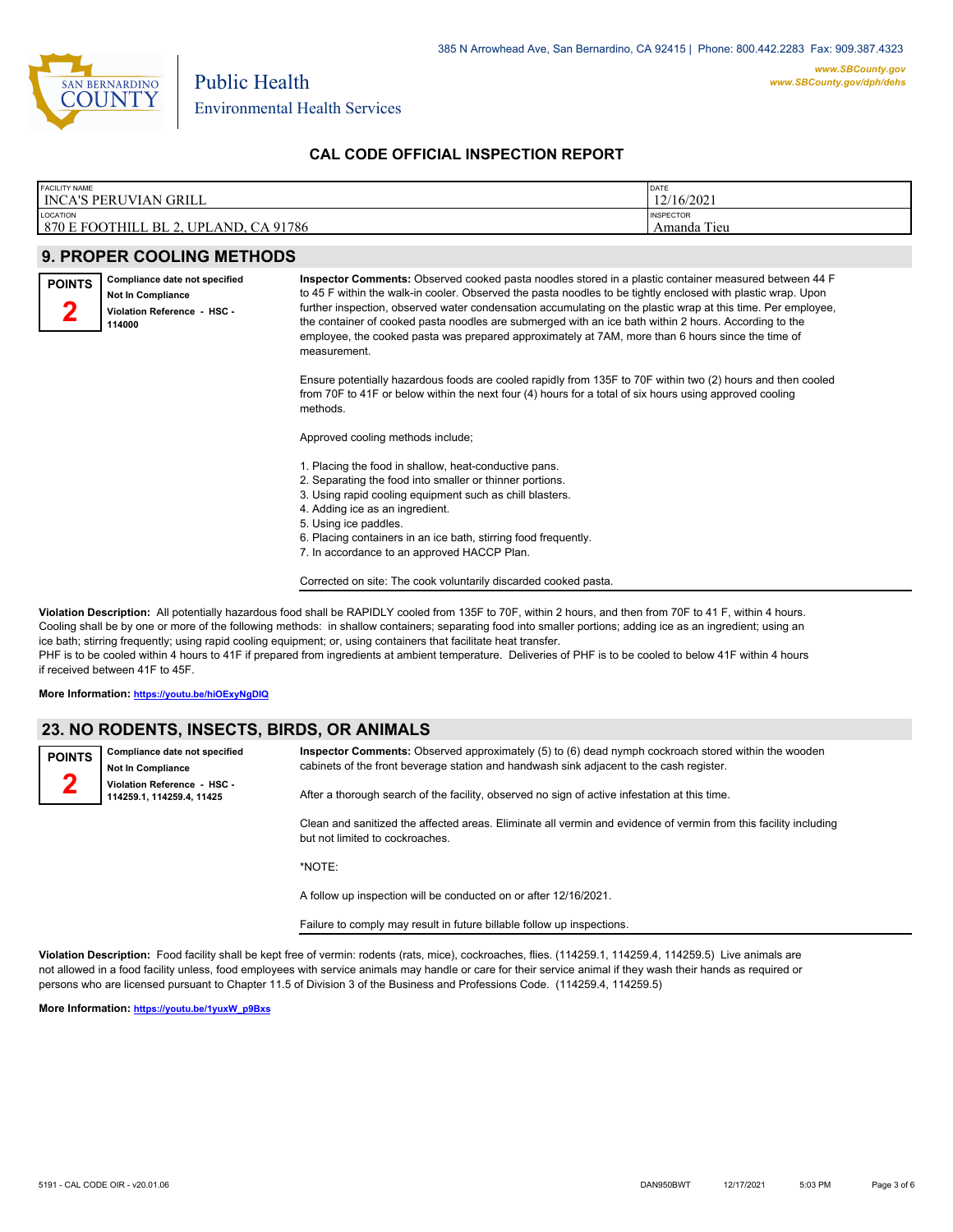

**POINTS**

P<sub>(</sub>

*www.SBCounty.gov*

## **CAL CODE OFFICIAL INSPECTION REPORT**

| <b>FACILITY NAME</b><br>DATE                         |      |
|------------------------------------------------------|------|
| 12/16/2021<br><b>INCA'S PERUVIAN GRILL</b>           |      |
| LOCATION<br><b>INSPECTOR</b>                         |      |
| 870 E FOOTHILL BL 2.<br>. UPLAND. CA 91786<br>Amanda | Tieu |

## **26. APPROVED THAWING METHODS USED, FROZEN FOOD**

Public Health

**Inspector Comments:** Observed a frozen chicken stored with a large metal pot of cold standing water within the mop sink. Observed the chicken measured 44 F. Per cook, the chicken is currently thawing.

**Not In Compliance Violation Reference - HSC - 114018, 114020, 114020.1 1**

**Compliance date not specified**

Food shall be thawed under refrigeration; completely submerged under cold running water (less than 70°F) of sufficient velocity for less than 2 hours; in microwave oven; or during the cooking process.

Corrected on site: The cook was instructed to relocate the pot of chicken into the walk-in cooler at this time.

**Violation Description:** Food shall be thawed under refrigeration; completely submerged under cold running water (less than 70F) of sufficient velocity to flush loose particles for less than 2 hours; in microwave oven; or during the cooking process. (114018, 114020, 114020.1)

**More Information: <https://youtu.be/WH7bgFX-T5M>**

## **33. NONFOOD-CONTACT SURFACES CLEAN**

| <b>DINTS</b> | Compliance date not specified<br><b>Not In Compliance</b> | Inspector Comments: Observed excessive grease accumulation on the filters located beneath the ventilation<br>hood above the stove top. Observed the a approximately 5 inch gap between (2) filters. |
|--------------|-----------------------------------------------------------|-----------------------------------------------------------------------------------------------------------------------------------------------------------------------------------------------------|
|              | Violation Reference - HSC -<br>114115 (c)                 | Clean, sanitize, and secure filters. Ensure all nonfood contact surfaces are maintained clean.                                                                                                      |

**Violation Description:** All nonfood contact surfaces of utensils and equipment shall be clean. (114115 (c))

#### **41. PLUMBING; PROPER BACKFLOW DEVICES**

| <b>POINTS</b> | Compliance date not specified | Inspector Comments: Observed water leaking at the 3 compartment sink base faucet.              |
|---------------|-------------------------------|------------------------------------------------------------------------------------------------|
|               | <b>Not In Compliance</b>      |                                                                                                |
|               | Violation Reference - HSC -   | Repair faucet. Ensure all plumbing fixtures are maintained fully operative and in good repair. |
|               | 114171, 114189.1              |                                                                                                |

**Violation Description:** The potable water supply shall be protected with a backflow or back siphonage protection device, as required by applicable plumbing codes. (114192) All plumbing and plumbing fixtures shall be installed in compliance with local plumbing ordinances, shall be maintained so as to prevent any contamination, and shall be kept clean, fully operative, and in good repair. Any hose used for conveying potable water shall be of approved materials, labeled, properly stored, and used for no other purpose. (114171, 114189.1, 114190, 114193, 114193.1, 114199, 114201, 114269)

## **45. FLOORS, WALLS AND CEILINGS: BUILT, MAINTAINED, AND CLEAN**

| <b>POINTS</b> | Compliance date not specified<br><b>Not In Compliance</b> | Inspector Comments: 1) Observed a hole/opening located above the metal tank located left of the ventilation<br>hood. |  |  |  |
|---------------|-----------------------------------------------------------|----------------------------------------------------------------------------------------------------------------------|--|--|--|
|               | Violation Reference - HSC -<br>114143 (d), 114266         | Seal holes and openings. Ensure walls/ceilings are durable and properly sealed to prevent the entry of vermin.       |  |  |  |
|               |                                                           | $\cdots$                                                                                                             |  |  |  |

2) Observed excessive food debris and dust accumulation on the flooring beneath the metal storage rack inside the walk-in cooler. Observed excessive food debris and grease accumulation on the flooring located below the stove top.

Clean and sanitize the flooring. Maintain all floors and all kitchen equipment in a clean and sanitary manner at all times.

**Violation Description:** The walls / ceilings shall have durable, smooth, nonabsorbent, and washable surfaces. All floor surfaces, other than the customer service areas, shall be approved, smooth, durable and made of nonabsorbent material that is easily cleanable. Approved base coving shall be provided in all areas, except customer service areas and where food is stored in original unopened containers. Food facilities shall be fully enclosed. All food facilities shall be kept clean and in good repair. (114143 (d), 114257, 114266, 114268, 114268.1, 114271, 114272) Cleaning must be an approved dustless method. (114268.1) Mats and duckboards, if used, must be removable and easily cleanable. (114272) Open-air barbecues or wood-burning ovens floor surfaces must extend a minimum of five feet and be impervious or easily cleanable. (114143(d))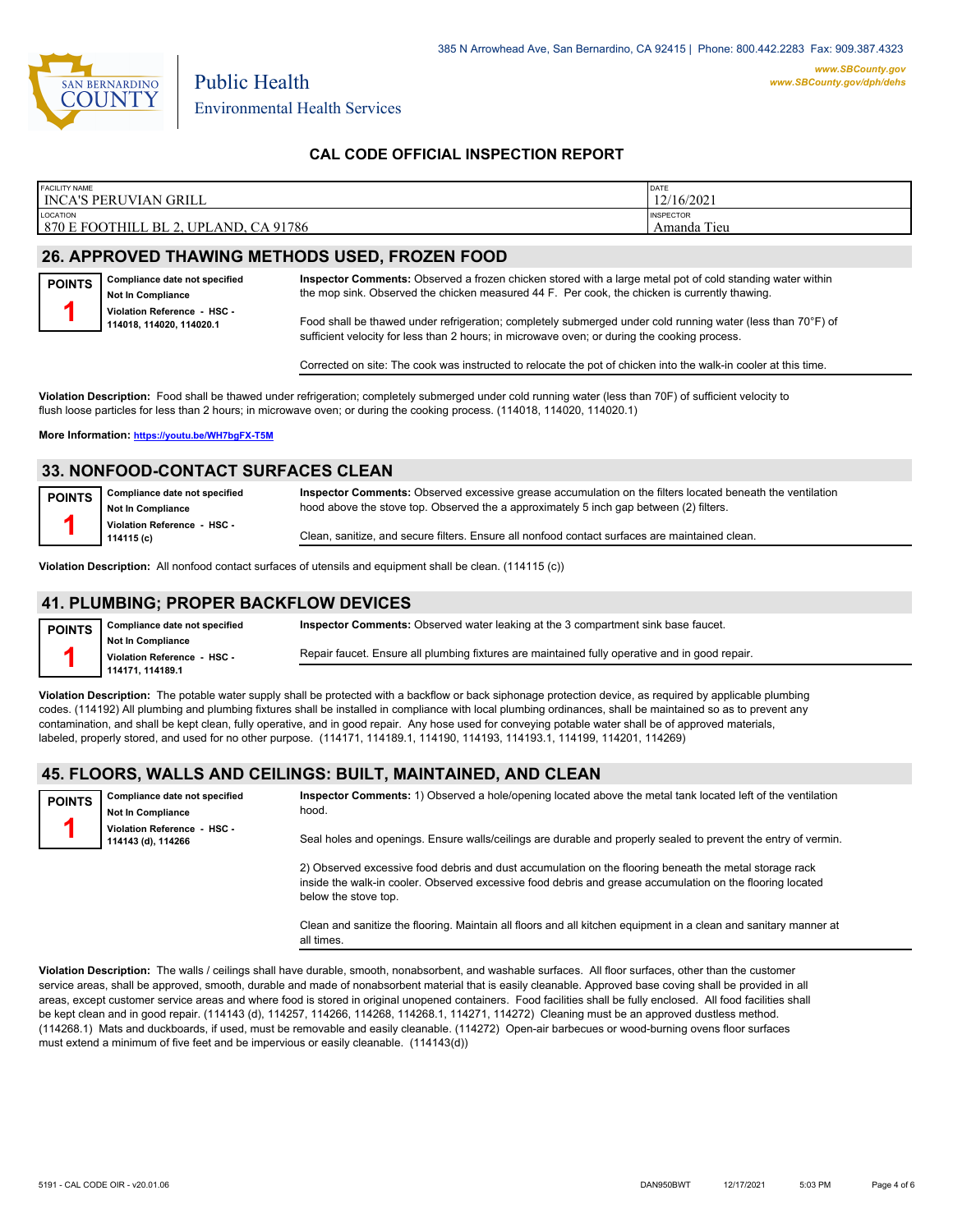

Environmental Health Services

Public Health

## **CAL CODE OFFICIAL INSPECTION REPORT**

| FACILITY NAME      | I INCA'S PERUVIAN GRILL                                                                            |                                                                                                                                                                                                                                                                   | DATE<br>12/16/2021 |  |  |
|--------------------|----------------------------------------------------------------------------------------------------|-------------------------------------------------------------------------------------------------------------------------------------------------------------------------------------------------------------------------------------------------------------------|--------------------|--|--|
| LOCATION           | 870 E FOOTHILL BL 2, UPLAND, CA 91786                                                              | <b>INSPECTOR</b><br>Amanda Tieu                                                                                                                                                                                                                                   |                    |  |  |
|                    | <b>51. PLAN REVIEW</b>                                                                             |                                                                                                                                                                                                                                                                   |                    |  |  |
| <b>POINTS</b><br>u | Compliance date not specified<br><b>Not In Compliance</b><br>Violation Reference - HSC -<br>114380 | Inspector Comments: Observed the unapproved charcoal rotisserie oven disconnected but stored below the<br>ventilation hood at this time.<br>Based on the supervisory review agreement, the facility is given (2) weeks to remove the charcoal rotisserie<br>oven. |                    |  |  |
|                    | Failure to comply may result in future billable follow up inspections.                             |                                                                                                                                                                                                                                                                   |                    |  |  |
|                    |                                                                                                    |                                                                                                                                                                                                                                                                   |                    |  |  |

**Violation Description:** A person proposing to build or remodel a food facility shall submit plans for approval before starting any new construction or remodeling of any facility for use as a retail food facility. (114380)

| 52. VC & D    |                                                                                          |                                                                                                                                                          |
|---------------|------------------------------------------------------------------------------------------|----------------------------------------------------------------------------------------------------------------------------------------------------------|
| <b>POINTS</b> | Compliance date not specified<br><b>Not In Compliance</b><br>Violation Reference - HSC - | Inspector Comments: The cook has voluntarily consented to the condemnation and destruction of<br>approximately 4 pounds of cooked pasta noodles.         |
|               | 113980                                                                                   |                                                                                                                                                          |
|               |                                                                                          | Violation Description: Operator has voluntarily consented to the condemnation and destruction of food as said material being unfit for human consumption |

or otherwise in violation of California Health and Safety Code, Division 104, Part 5, Chapter 1 through 8, the disposition of which is provided for by Chapter 8, Article 3, Section 111895.

"I (We) hereby voluntarily agree to the condemnation and destruction of the following material(s) listed in violation number 52. By signing this Offical Inspection Report (OIR), I (We) hereby release the County of San Bernardino and its agent from any and all liability."

## **IMPORTANT: Risk Based Inspection Frequency**

Food facilities that pose a higher risk level for causing foodborne illness will be subject to an additional inspection, to be billed at the hourly rate as provided in the San Bernardino Count[y Code Schedule of Fees. Facilitie](https://codelibrary.amlegal.com/codes/sanbernardino/latest/sanberncty_ca/0-0-0-122474#JD_16.0213B)s that received one or more of the following will be elevated to a high risk tier:

- A score letter of "C" or lower on one of the last two graded inspections,
- A score letter of "B" on two of the last three graded inspections,
- Repeated "four (4) point violation Risk Factor" (critical violation codes 1-23) on the last two inspections, or
- · Four (4) or more critical violations (codes 1-23) noted during an inspection, or
- A permit suspension (closure) on your last graded inspection.

#### **Food Establishment Donor Survey**

Will you please take a few moments of your time to co[mplete our Food Establishment Donor Survey?](https://survey123.arcgis.com/share/626bb0fb21674c82832b0c0d557c5e80?field:faid=FA0009978&field:facility_name=INCA) The purpose of this survey is to learn about current food recovery and food waste reduction efforts and struggles throughout San Bernardino County.

The feedback from the survey will help us identify barriers and opportunities, and connect you with nearby charitable feeding organizations so you can donate your surplus food. Once you complete the survey, you can view your entry and connect with other donor food establishments and charitable feeding organizations in the fol[lowing Live Web Map.](https://arcg.is/WvjGb)

## **Overall Inspection Comments**

On this date, a grade "A" card was posted.

\*No signature obtained due to COVID-19 safety measures. "No Signature." The contents of the routine inspection has been discussed with the cook\*

#### **FREE Classes to L.E.A.R.N!**

Liaison Education And Risk Network (L.E.A.R.N.) is a FREE class based on the fundamentals of Active Managerial Control and the Centers for Disease Control and Prevention's five risk factors that lead to foodborne illnesses. Find out when the next L.E.A.R.N. class is by checking our [calendar.](http://wp.sbcounty.gov/dph/events/)

## **Signature(s) of Acknowledgement**